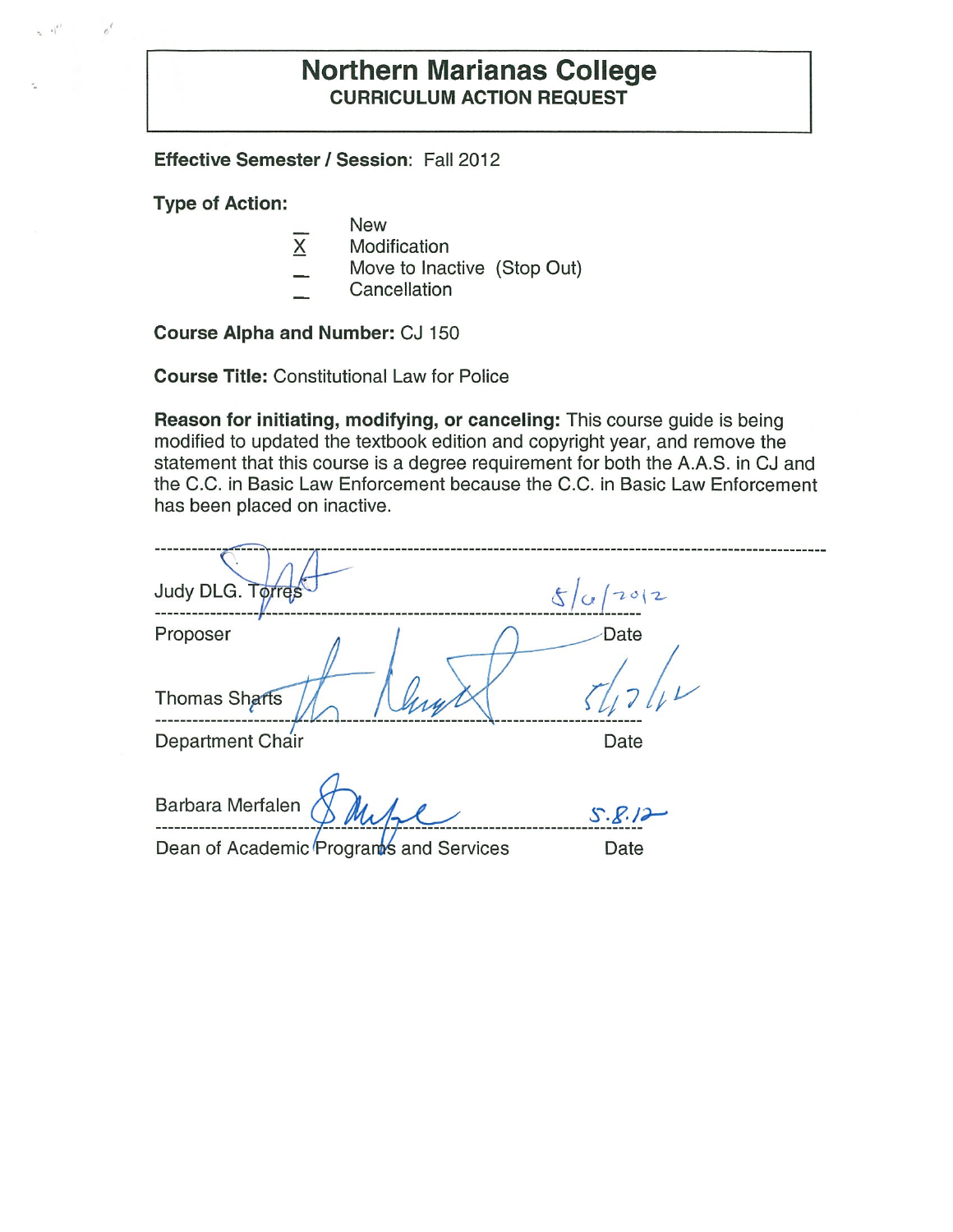# **Northern Marianas College CURRICULUM ACTION REQUEST**

**Effective Semester/ Session:** Fall 2009

**Type of Action:** 

- New
- X Modification
- Move to Inactive (Stop Out)
- **Cancellation**

**Course Alpha and Number:** CJ 150

**Course Title:** Constitutional Law for Police

**Reason for initiating, modifying, or canceling:** This course guide is being modified to clearly define the student learning outcomes, and to reflect changes in assessment measures and the readability level of the required text.

 $\frac{1}{2}$ 

Proposer Date

March 6,200

Department Chair **Department** Chair

**English and Format Reviewer** *Allemance**Legislate**Legislate**Legislate**Legislate**Legislate**Legislate**Legislate**Legislate**Legislate**Legislate**Legislate**Legislate**Legislate**Legislate**Legislate* 

 $6d$ ) Unher  $4|22|9$ 

 $Umm1 = 4|22|69$ 

Dean of Academic Programs and Services Date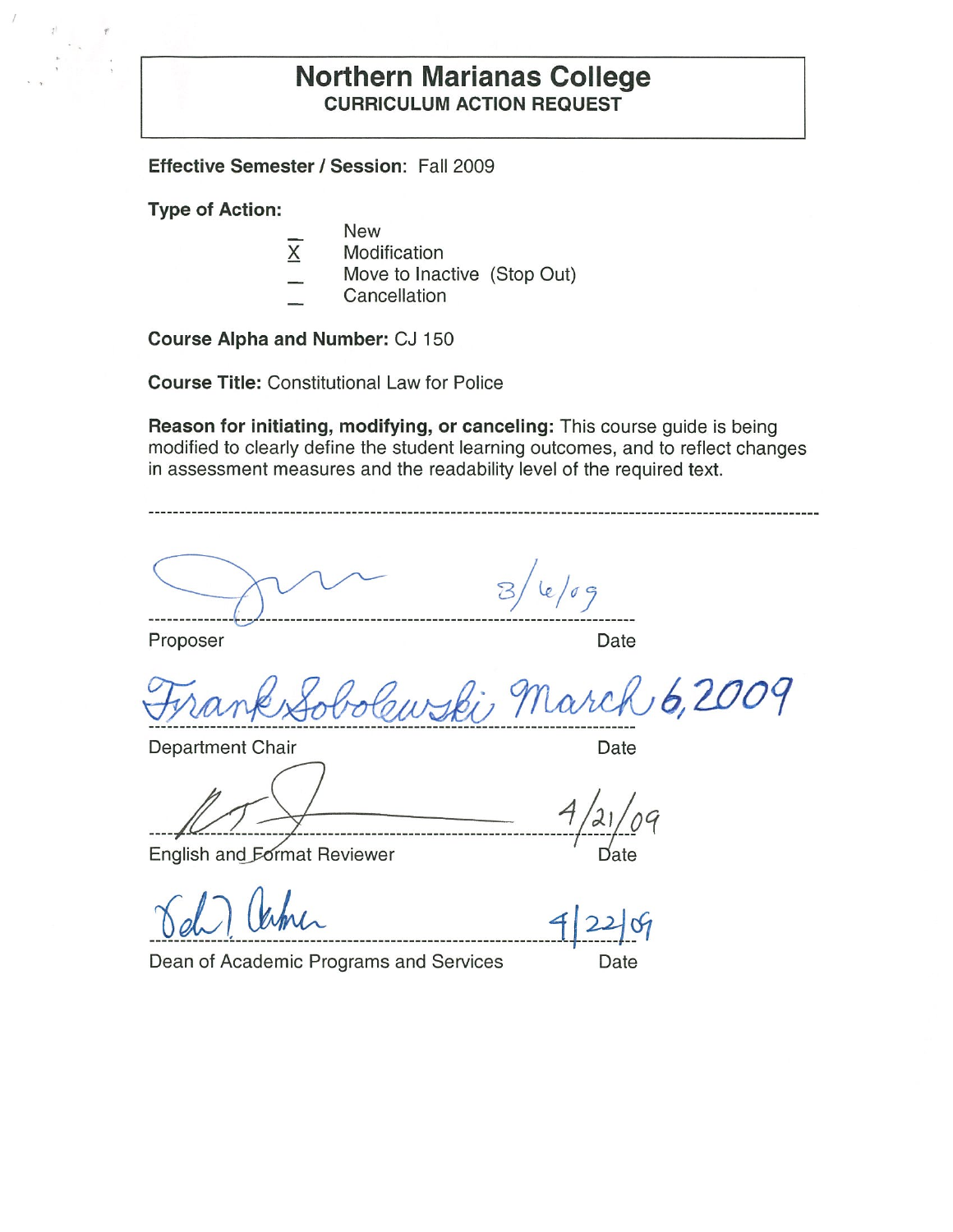### **Course : CJ 150 Constitutional Law for Police**

**1. Department:** Social Sciences and Fine Arts

#### **2. Purpose:**

To provide the student with a basic working knowledge of constitutional law as it applies to several vital areas of police work.

### **3. Description**

#### **A. Required/Recommended Textbook(s) and Related Materials**

Required: del Carmen, Rolando V., Criminal Procedure Law and Practice. 8<sup>th</sup> ed. Belmont, CA: Wadsworth Publishing Co., 2010. Readability Level: Grade 12.7

#### **B. Contact Hours**

- **1. Lecture:** 3 per week/ 45 per semester
- **2. Lab:** N/A
- **3. Other:** N/A

### **C. Credits**

- **1. Number:** 3
- **2. Type:** Regular degree credits

### **D. Catalogue Course Description**

This course acquaints present and future law enforcement personnel with various aspects of criminal procedure. It also includes a study of laws that govern police work which have their basis primarily in the U.S. Constitution, the decisions of the U.S. Supreme Court, and the statutes passed by the local government. Prerequisite: CJ 101 or permission of the Criminal Justice Program Coordinator. English Placement Level: EN 101.

#### **E. Degree, Certificate or Other Requirements Met by Course**

This course is a required course for the A.A.S. Degree in Criminal Justice and for the Certificate of Completion in Basic Law Enforcement.

### **F. Course Activities and Design**

Course activities include lecture, group work, field trips, video presentations, guest speakers, quizzes, and a midterm and final exam.

### **4. Course Prerequisite(s); Concurrent Course Enrollment; Required English/ Mathematics Placement Level(s):**

Prerequisite: CJ 101 or permission of the Criminal Justice Program Coordinator. English Placement Level: EN 101.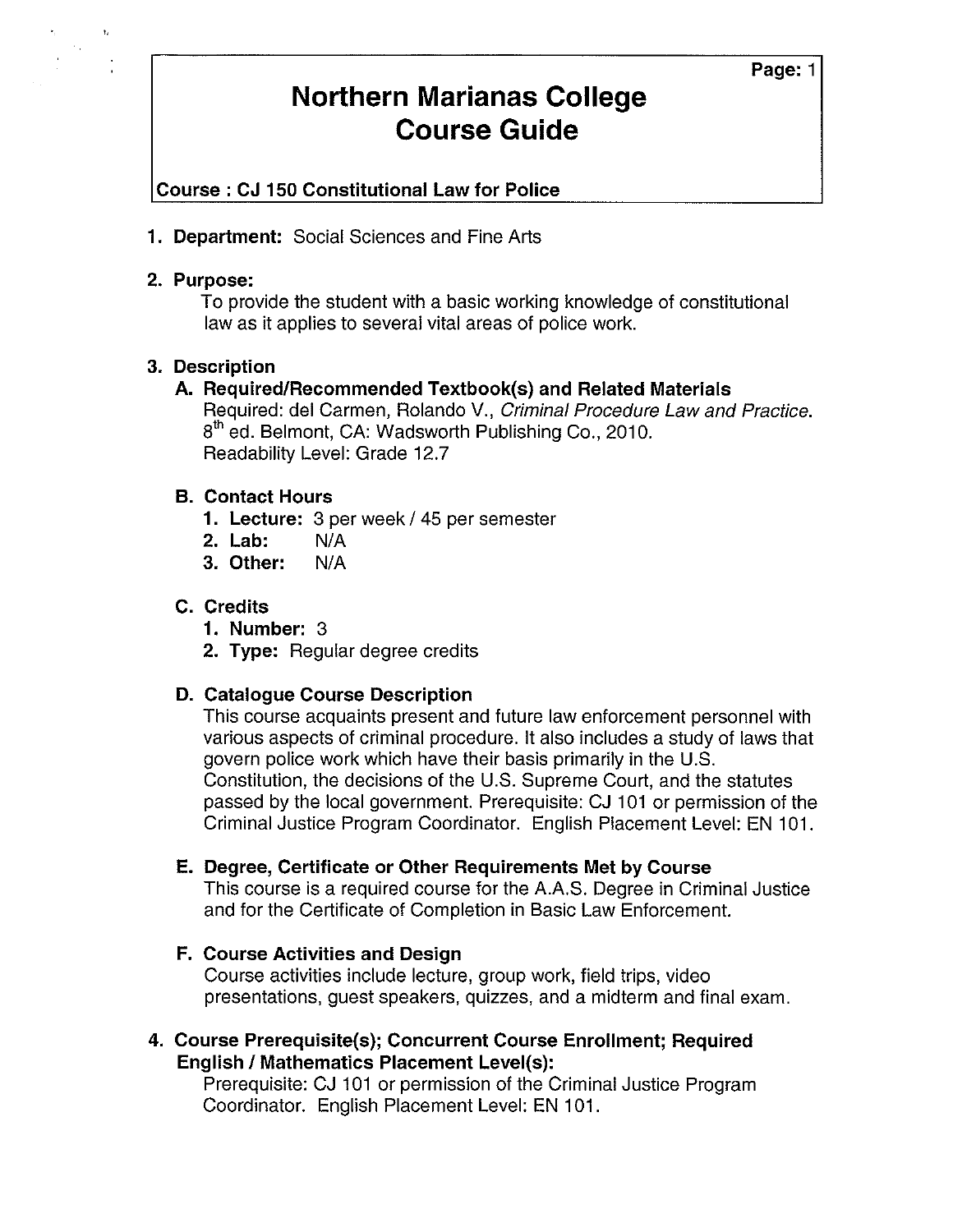#### **Course : CJ 150 Constitutional Law for Police**

#### **5. Estimated Cost of Course; Instructional Resources Needed:**  Cost to the Student: Tuition for a 3-credit course; the cost of the textbook; and instructional materials fee.

Cost to the College: Instructor's salary.

Instructional Resources needed for this course include standard classroom materials and supplies such as chalk and chalkboard, TV/VCR and videotaped programs, library books, and other resources, as needed.

### **6. Method of Evaluation**

NMC's grading and attendance polices will be followed. Student grades will be based on the regular letter grade system as described below:

- A: Excellent grade points: 4.0;
- B: Above average grade points: 3.0;
- C: Average  $-$  grade points: 2.0;
- D: Below average  $-$  grade points: 1.0;
- F: Failure grade points: 0.0.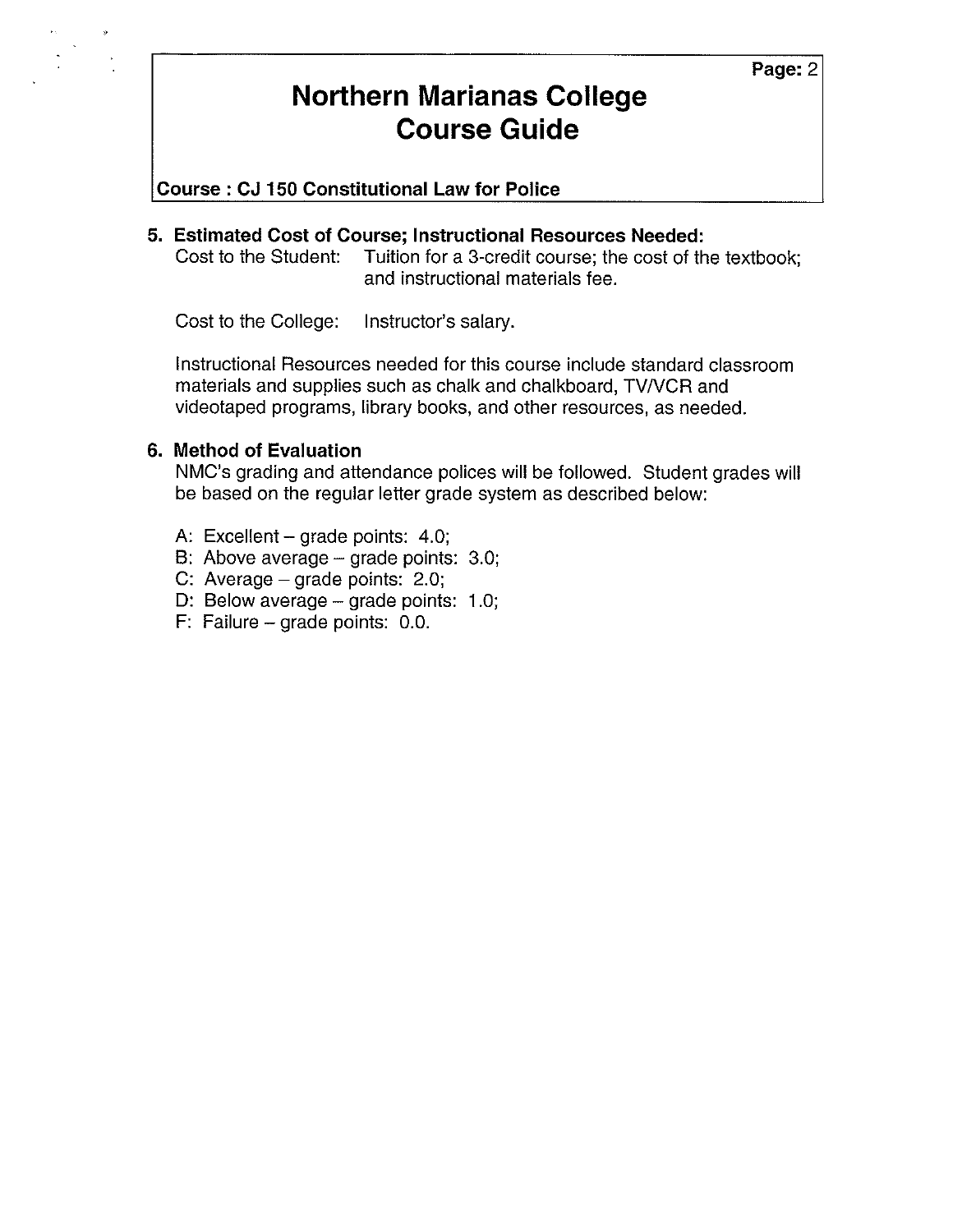## **Course : CJ 150 Constitutional Law for Police**

#### **7. Course Outline**

This is a topical outline and is not necessarily the sequence in which the material will be presented.

1.0 Sources of Rights and Structure of the Court System

### 2.0 Overview of the Criminal Justice Process

- 2.1 Procedure prior to trial
- 2.2 Procedure during trial
- 2.3 Procedure after trial
- 3.0 Arrest, "Stop and Frisk," and Other Forms of Detention
- 4.0 Probable Cause
	- 4.1 When probable cause is required
	- 4.2 When probable cause is established
- 5.0 Searches and Seizures
	- 5.1 Types of search and seizure
	- 5.2 Items subject to search and seizure
	- 5.3 Vehicle stops and searches
	- 5.4 Plain view, open fields, abandonment, and electronic surveillance
- 6.0 The Exclusionary Rule
	- 6.1 Scope of rule
	- 6.2 Exceptions to rule
- 7.0 Admissions, Confessions, and Identification Procedures
- 8.0 The Trial Itself: Constitutional Safeguards and Limitations
	- 8.1 Right to counsel
	- 8.2 Right to speedy and public trial
	- 8.3 Right to trial by jury
	- 8.4 Right to confront witnesses
	- 8.5 "Proof beyond reasonable doubt'', and double jeopardy
- 9.0 Civil Liabilities of Law Enforcement Officers
	- 9.1 State tort law
	- 9.2 Section 1983 liability
	- 9.3 Defenses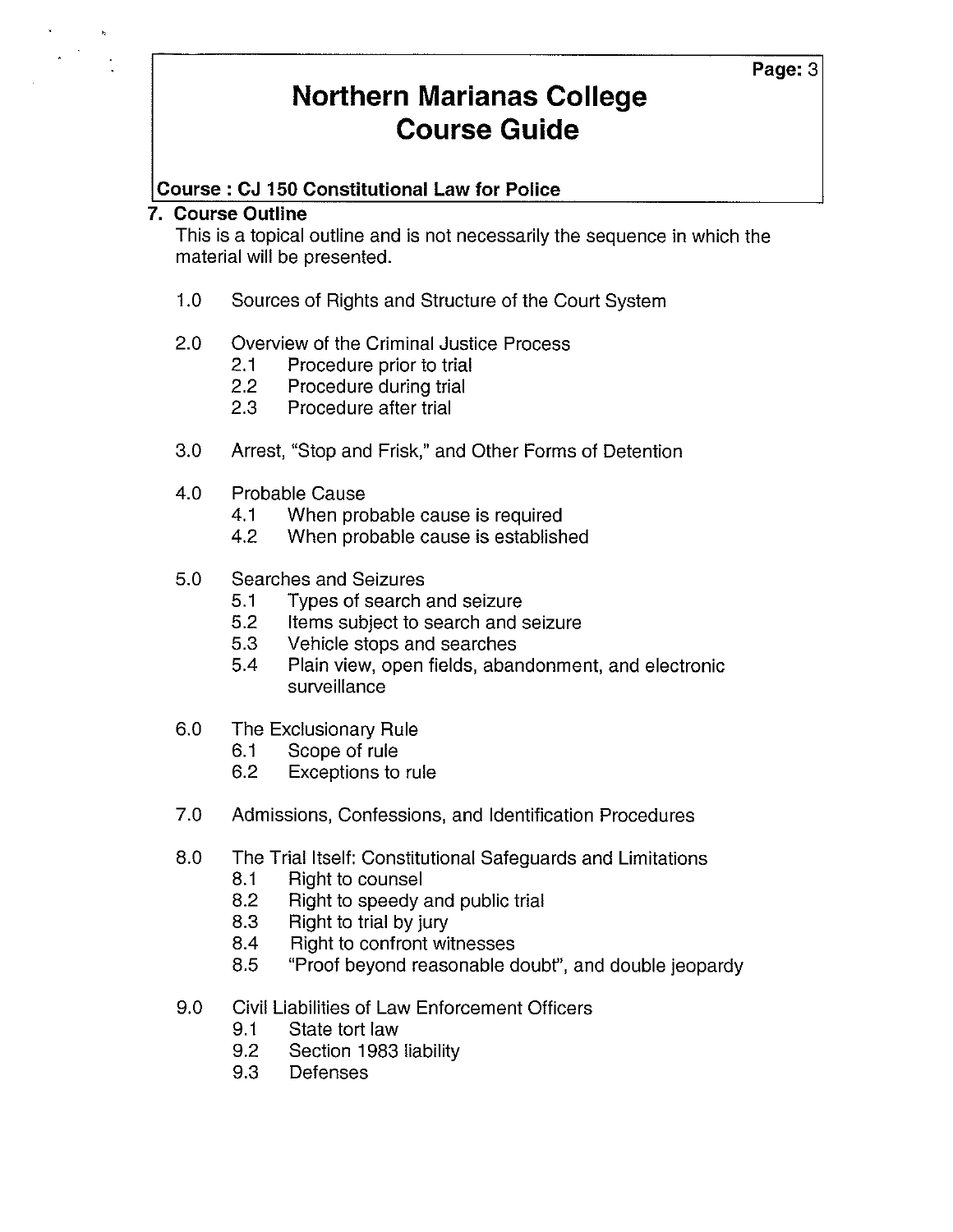#### **Page:4**

# **Northern Marianas College Course Guide**

## **Course : CJ 150 Constitutional Law for Police**

### 10.0 Constitutional Rights of Juveniles

- 10.1 Arrest and investigation
- 10.2 Transfer hearings
- 10.3 Adjudication
- 10.4 Future use of juvenile records

## **8. Instructional Goals**

This course will introduce students to:

- 1.0 The sources of rights and our dual system of courts;
- 2.0 Procedures involved in processing a criminal case from beginning to end;
- 3.0 The procedural law of arrest, stop and frisk;
- 4.0 The intricacies of probable cause;
- 5.0 The subtle differences between legal and illegal searches and seizures;
- 6.0 The application of the exclusionary rule;
- 7.0 Constitutional requirements applicable to admissions, confessions, and identification procedures;
- 8.0 Constitutional safeguards and limitations at trials;
- 9.0 The legal liabilities of a law enforcement officer; and
- 10.0 The history and philosophy of the juvenile justice system and component parts thereof.

### **9. Student Learning Outcomes**

Upon successful completion of this course, students will be able to:

- 1.0 Identify the three primary sources of rights and our dual system of courts;
- 2.0 List the procedural steps in a criminal case from pre-trial through post trial;